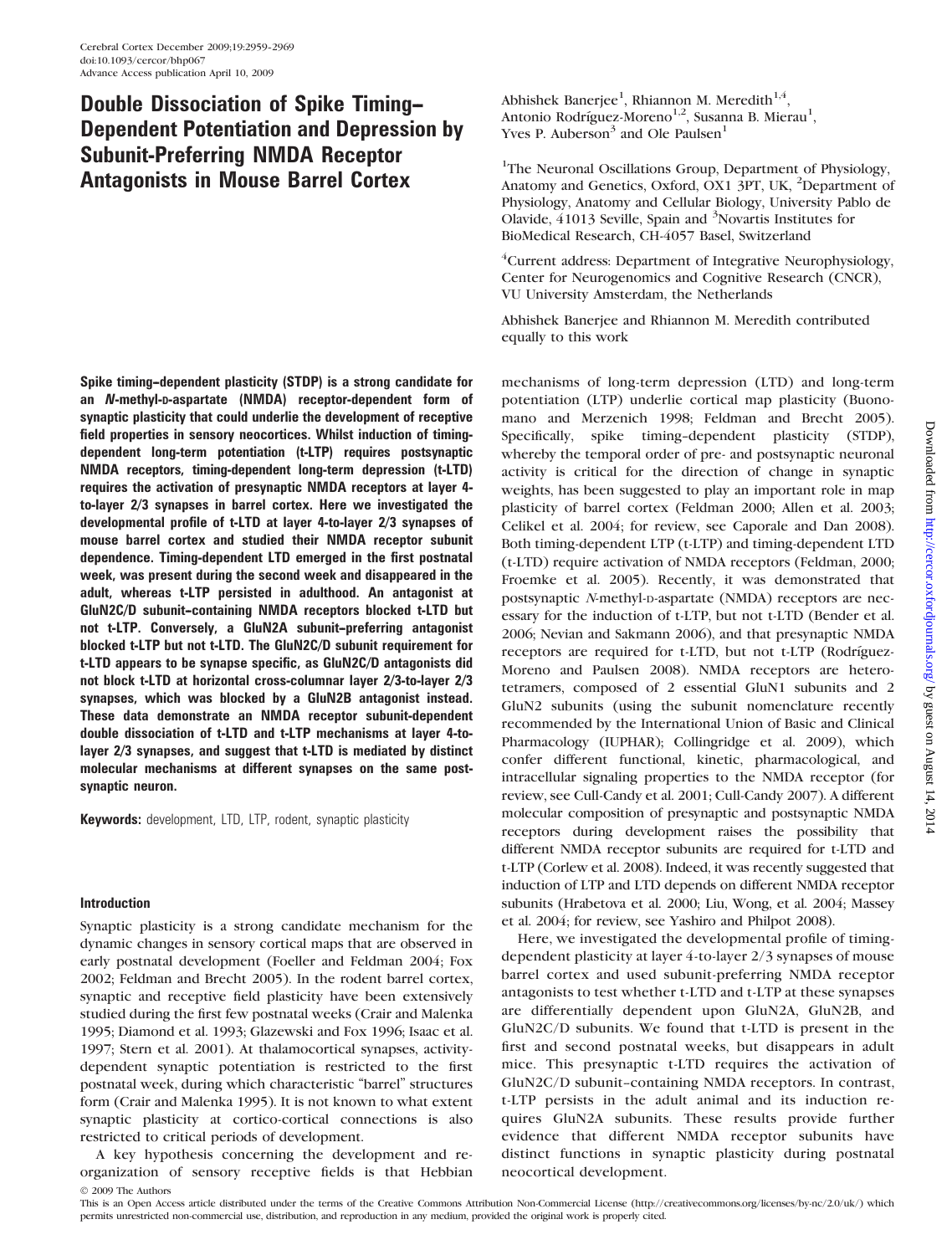# Materials and Methods

### Animals

C57BL/6 mice were purchased from Harlan (Bicester, UK), and ranged in age from postnatal day (P)6 to P102. Mice were kept on a 12-h light/dark cycle and fed ad libitum. All experiments were performed under the animal care guidelines of the UK Animals (Scientific Procedures) Act 1986.

### Thalamocortical Slice Preparation

Thalamocortical slices  $(350-400 \mu m)$  containing the barrel subfield of somatosensory cortex were prepared as previously described (Agmon and Connors 1991; Mierau et al. 2004). Briefly, mice were decapitated under isoflurane anesthesia in accordance with UK Animals (Scientific Procedures) Act 1986. The brain was rapidly removed in ice-cold artificial cerebrospinal fluid containing (in mM): NaCl 126; KCl 3; NaH<sub>2</sub>PO<sub>4</sub> 1.25; MgSO<sub>4</sub> 2; CaCl<sub>2</sub> 2; NaHCO<sub>3</sub> 26; glucose 10; pH 7.2-7.4; bubbled with carbogen gas (95%  $O_2/5\%$   $CO_2$ ). Slices were cut on a vibrating microtome (VT 1000S; Leica, Wetzlar, Germany) and maintained in a submerged-style recording chamber at room temperature (22-27 °C) until used (1-6 h).

### Whole-Cell Recording

Slices containing the barrel subfield were identified under a stereomicroscope by the presence of three to five 200- to 400-µm-wide barrels in layer 4. Whole-cell patch-clamp recordings were made from layer 2/3 pyramidal neurons in one of the barrel columns under visual guidance by infrared differential interference contrast (DIC) microscopy. All recordings were made in a submerged-style recording chamber at 25-29 °C between 1 and 6 h after slice preparation. Current-clamp recordings were made with patch pipettes ( $5-7$  M $\Omega$ ) pulled from standard-wall borosilicate tubing and filled with a solution containing (in mM): potassium gluconate 110; HEPES (4-[2-hydroxyethyl]piperazine-1-ethanesulfonic acid) 40; NaCl 4; ATP-Mg  $4$ ; GTP 0.3, pH 7.2-7.3. In some experiments 5 mg/mL biocytin was included in the pipette solution to enable post hoc identification of the recorded neuron. Voltage-clamp recordings in<Supplementary Figure S2> were made with an internal solution containing (in mM): CsCl 140; EGTA (ethylene glycol-bis[ $\beta$ -aminoethyl ether]-N,N,N',N'-tetraacetic acid) 0.2; HEPES 10; ATP-Mg 2; GTP 0.3; and QX-314 5. All recordings were low-pass filtered at 2 kHz and acquired at 5 kHz using an ITC-16 AD board (Instrutech, Port Washington, NY) and custom-made software procedures programmed in Igor Pro (Wavemetrics, Lake Oswego, OR). Series resistance was monitored by adjusting the bridge balance at regular intervals throughout the experiment. Cells were rejected if series resistance changed by more than 15%.

### Timing-Dependent LTD and LTP Induction Protocols

Excitatory postsynaptic potentials (EPSPs) were evoked alternately in 2 input pathways, test and control, each at 0.2 Hz by brief current pulses (50  $\mu$ s, 5-50  $\mu$ A) via 2 monopolar stimulation electrodes placed within the base of a barrel in layer 4, vertically aligned to the site of recording. while studying cross-columnar layer 2/3-to-layer 2/3 synapses, one stimulating electrode was placed in layer 2/3, just above the identified barrel structure and another electrode was placed on the opposite side of the recording site and served as control. After a stable EPSP baseline period of 10 min, the test input was paired 100 times with a single postsynaptic spike. The control pathway was not stimulated during the pairing period. To induce t-LTD, the postsynaptic action potential was evoked within 10-15 ms before the onset of the EPSP, whereas the postsynaptic action potential was evoked 10 ms after the onset of the EPSP to induce t-LTP. Both EPSP slopes and peak amplitudes were monitored for at least 20 min after each pairing episode. Presynaptic stimulation frequency remained constant throughout the experiment. Interleaved control t-LTD and t-LTP experiments were performed for each pharmacological blocker tested.

### Data Analysis

The slope of the EPSP was measured as a linear fit between time points on the rising phase of the EPSP corresponding to 25-30% and 70-75% of the peak amplitude during control conditions. For statistical comparisons, the mean EPSP slope was calculated from 60 consecutive sweeps immediately before the start of pairing (baseline) and compared with 60 sweeps corresponding to 25-30 min after pairing. Data analysis was carried out using Igor Pro software. Data are given as mean ± SEM, unless otherwise stated. Statistical comparisons were made using onesample or 2-sample 2-tailed Student's t-test as appropriate. One-sample tests are reported in the text, 2-sample tests in figure legends. P values less than 0.05 were considered statistically significant.

### Drugs

D-2-amino-5-phosphonopentanoic acid (D-AP5), (–)-bicuculline methiodide, 2,3-dioxo-6-nitro-1,2,3,4-tetrahydrobenzo[f]quinoxaline-7-sulfonamide (NBQX) disodium salt, 2-(4-benzylpiperidino)-1-(4 hydroxyphenyl)-1-propanol (ifenprodil) hemitartrate,  $(\alpha R, \beta S)$ - $\alpha$ -(4hydroxyphenyl)-b-methyl-4-(phenylmethyl)-1-piperidinepropanol (Ro 25-6981) maleate, (2S\*,3R\*)-1-(phenanthren-2-carbonyl)piperazine-2,3-dicarboxylic acid (PPDA), and N-(piperidin-1-yl)-5-(4-iodophenyl)- 1-(2,4-dichlorophenyl)-4-methyl-1H-pyrazole-3-carboxamide (AM251) were purchased from Tocris Bioscience (Bristol, UK). (2R\*,3S\*)-1- (Phenanthrenyl-3-carbonyl)piperazine-2,3-dicarboxylic acid (UBP141) was purchased from Ascent Scientific (Weston-Super-Mare, UK). (R)-  $[(S)-1-(4-bromophenyl)-ethylamino]-(2,3-dioxo-1,2,3,4-tetrahydroqui$ noxalin-5-yl)-methyl]-phosphonic acid (NVP-AAM077) was a gift from Novartis Pharma AG (Switzerland). All drugs were bath applied.

### Cytochrome Oxidase Staining

Cortical slices were flat mounted between glass slides separated by 1 to 1.5-mm spacers and post fixed in 4% paraformaldehyde (PFA) for about 6 h. They were then transferred to 30% sucrose in phosphate buffer (PB) and left overnight. Slices were cut into 80-µm sections using a freezing microtome. Sections were mounted on double-subbed slides and dried overnight at room temperature. Slides were then placed for one hour in PFA at room temperature. Slides were rinsed with PB, transferred into cytochrome oxidase staining solution, containing 15 mg cytochrome c (Sigma, Dorset, UK), 50 mg diaminobenzidine (Sigma), and 4 g sucrose per 100 mL of 0.1 M PB (Wong-Riley 1979; Land and Simons 1985), and incubated at 37  $^{\circ}$ C in the dark for 24 h. The reaction was stopped by placing the sections in PB. They were then rinsed in distilled water and dehydrated through graded alcohols (50%, 70%, 95%, and 100%), and finally cleared in xylene and mounted in DPX.

### Immunohistochemistry for Biocytin-Filled Cells

Barrel cortex slices  $(400 \mu m)$  with biocytin-filled cells were first fixed with  $4\%$  PFA and  $0.1\%$  glutaraldehyde in PB and resectioned at  $30-40$  µm. They were then incubated overnight at  $4-8\,^{\circ}\mathrm{C}$  in Alexa Fluor-conjugated streptavidin (1:1000; Molecular Probes, Eugene, OR) in phosphatebuffered saline (PBS), washed with PBS, and mounted using Vectashield fluorescence mounting medium (Vector Laboratories, Burlingame, CA).

# **Results**

# Input-Specific Timing-Dependent Plasticity at Vertical layer 4-to-layer 2/3 Synapses in Mouse Barrel Cortex

Barrels were clearly visible in unstained mouse thalamocortical slices (Fig. 1A; Agmon and Connors 1991; Feldmeyer et al. 2002). We also stained and identified barrels in some slices using cytochrome oxidase staining (Fig. 1B). Whole-cell recordings were made from layer 2/3 pyramidal neurons immediately above barrel structures. A few cells were filled with biocytin and processed histochemically afterward to confirm their identity and location in layer 2/3 (Fig. 1C). To study the induction of timing-dependent plasticity at excitatory layer 4-to-layer 2/3 synapses, we recorded EPSPs in current-clamp mode from layer 2/3 pyramidal neurons elicited by an extracellular stimulation electrode in layer 4 of the corresponding barrel column (Fig. 1A,D). After a stable baseline period of 10 min, timingdependent plasticity was induced by pairing synaptic responses with a single action potential evoked by a brief current pulse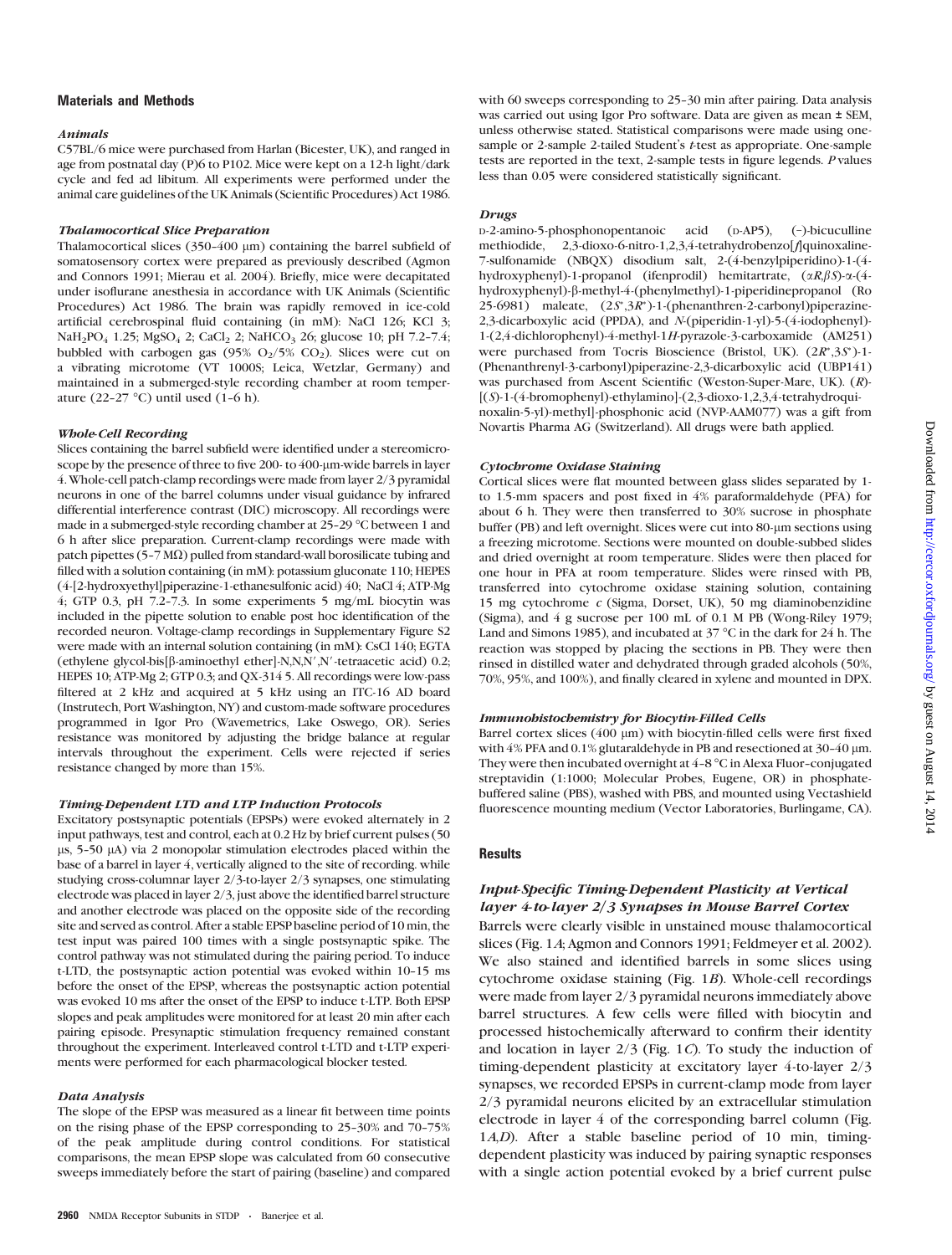

Figure 1. Input-specific timing-dependent plasticity in mouse barrel cortex. (A) Light-microscopic view of thalamocortical slice showing positioning of stimulation electrode (S) and recording pipette (R). Scale bar, 100 µm. (B) Cytochrome oxidase-stained thalamocortical slice showing barrels (\*) in layer 4. Scale bar, 150 µm. (C) Biocytin-filled pyramidal neuron in layer 2 stained with 1:1000 dilution of Streptavidin Alexa Fluor 594. Scale bar, 20 µm. (D) Schematic diagram of a layer 2/3 pyramidal neuron with patch pipette at the soma and an extracellular stimulation electrode in layer 4. (E) Diagram of pairing paradigm. (Ei) Post-before-pre pairing protocol induces t-LTD.  $\Delta t$  is the time between peak of spike and EPSP onset. (Eii) Pre-before-post pairing protocol induces t-LTP. At is the time between EPSP onset and peak of spike. (F) A post-before-pre pairing protocol induces t-LTD. EPSP slope monitored in paired experimental (downward black triangles) and unpaired control pathway (open circles). Inset, Traces show EPSP amplitude from a sample cell before 1) and 30 min after 2) post-pre pairing. (G) A pre-before-post pairing protocol induces robust t-LTP. EPSP slope monitored in paired experimental (upward black triangles) and unpaired control pathway (open circles). Stimulation electrode of unpaired pathway was placed in the same barrel column. Inset, Traces show EPSP amplitude from a sample cell before 1) and 30 min after 2) pre-post pairing. (H) Summary of results. Error bars are SEM. \*P < 0.05, \*\*P < 0.01, Student's t-test. The number of slices used for each protocol is indicated in parentheses at the top of each error bar.

through the patch pipette at 0.2 Hz, repeated 100 times, following which the EPSP was monitored for a further 25-30 min. The last 5 min were used to estimate change in synaptic efficacy compared with baseline. A post-before-pre pairing protocol (with a postsynaptic spike occurring within 10-15 ms before EPSP onset; Fig. 1*Ei*) elicited robust t-LTD in P11-15 mice. Significant t-LTD occurred following a post-before-pre single-spike pairing protocol (slope, 72 ± 3%; amplitude, 71 ± 4%; mean  $\pm$  SEM; both  $P \le 0.01$ , t-test,  $n = 12$ ; Fig. 1*F,H*), whereas an unpaired pathway remained unchanged, or, in the case of amplitude, was also reduced (slope,  $103 \pm 6\%$ ,  $P > 0.05$ ; amplitude,  $87 \pm 2\%, P \le 0.01$ , t-test,  $n = 12$ ; Fig. 1*F*,*H*). Conversely, a pre-before-post pairing protocol (with a postsynaptic spike occurring ~10 ms after presynaptic stimulation; Fig. 1Eii) induced robust t-LTP. Overall, in slices taken at the end of the second postnatal week (P11-15), significant t-LTP occurred following a pre-before-post single-spike pairing protocol (slope, 163 ± 6%; amplitude, 155 ± 3%; both  $P < 0.01$ , *t*-test,  $n = 9$ ; Fig. 1G,H), whilst an unpaired pathway remained unchanged or was slightly reduced (slope,  $94 \pm 20\%$ ,  $P > 0.05$ ; amplitude,  $84 \pm 6\%$ ,  $P \le 0.05$ , t-test,  $n = 9$ ; Fig. 1 G, H). Thus, input-specific timingdependent LTD and LTP could both be induced at excitatory layer 4-to-layer 2/3 synapses in mouse barrel cortex in the second postnatal week of development (Fig. 1H).

# Developmental Profile of Timing-Dependent LTD at Layer 4-to-Layer 2/3 Synapses in Barrel Cortex

LTD plays an important role in the refinement of cortical circuitry during development. We therefore investigated the developmental profile of t-LTD. A significant depression was observed at P6-8 (slope, 72  $\pm$  4%; amplitude, 71  $\pm$  3%; both P < 0.01, *t*-test,  $n = 6$ ; Fig. 2A), P11-15 (slope, 71  $\pm$  5%; amplitude, 72 ± 5%; both  $P < 0.05$ , *t*-test,  $n = 4$ ; Fig. 2*B*) as well as P19-25 (slope, 70 ± 6%,  $P < 0.05$ ; amplitude, 76 ± 9%,  $P = 0.08$ , *t*-test,  $n =$ 4; Fig. 2C). However, the single-spike post-before-pre pairing protocol was unable to induce t-LTD in P25-42 mice (slope, 99)  $\pm$  2%; amplitude, 96  $\pm$  4%; both *P* > 0.05, *t*-test, *n* = 5; Fig. 2*D*). This is in agreement with previous reports that LTD is not readily induced in adult animals (Bear and Abraham 1996). The failure to induce t-LTD with a single-spike pairing protocol in P25-42 mice contrasts starkly with the robust t-LTP that was seen at all ages tested after the end of the second postnatal week. Timing-dependent LTP was induced with a pre-beforepost single-spike pairing protocol, with potentiation observed at both ~P30 (P19-45; slope,  $156 \pm 3\%$ ; amplitude,  $140 \pm 10\%$ ; both  $P \le 0.05$ , *t*-test,  $n = 4$ ; Fig. 2*E*) and ~P90 (P81-102; slope, 141 ± 8%,  $P < 0.05$ ; amplitude, 154 ± 18%;  $P < 0.05$ , *t*-test,  $n = 5$ ; Fig. 2F). Thus, t-LTD induced by a post-before-pre single-spike pairing paradigm is present at the end of the first postnatal week (P6) and persists till the end of the third postnatal week, but then disappears toward adulthood (Fig. 2G) whereas t-LTP induced by a pre-before-post single-spike pairing paradigm persists in the adult barrel cortex (Fig. 2G).

# Dissociation of NMDA Receptor Subunit Dependence of Timing-Dependent Plasticity at Vertical Layer 4-to-layer 2/3 Synapses in Barrel Cortex

# Both t-LTP and t-LTD depend on NMDA receptors

We first confirmed that NMDA receptors are necessary for both t-LTD and t-LTP, using the general NMDA receptor antagonist D-AP5. Brief application of D-AP5 (beginning 10 min before the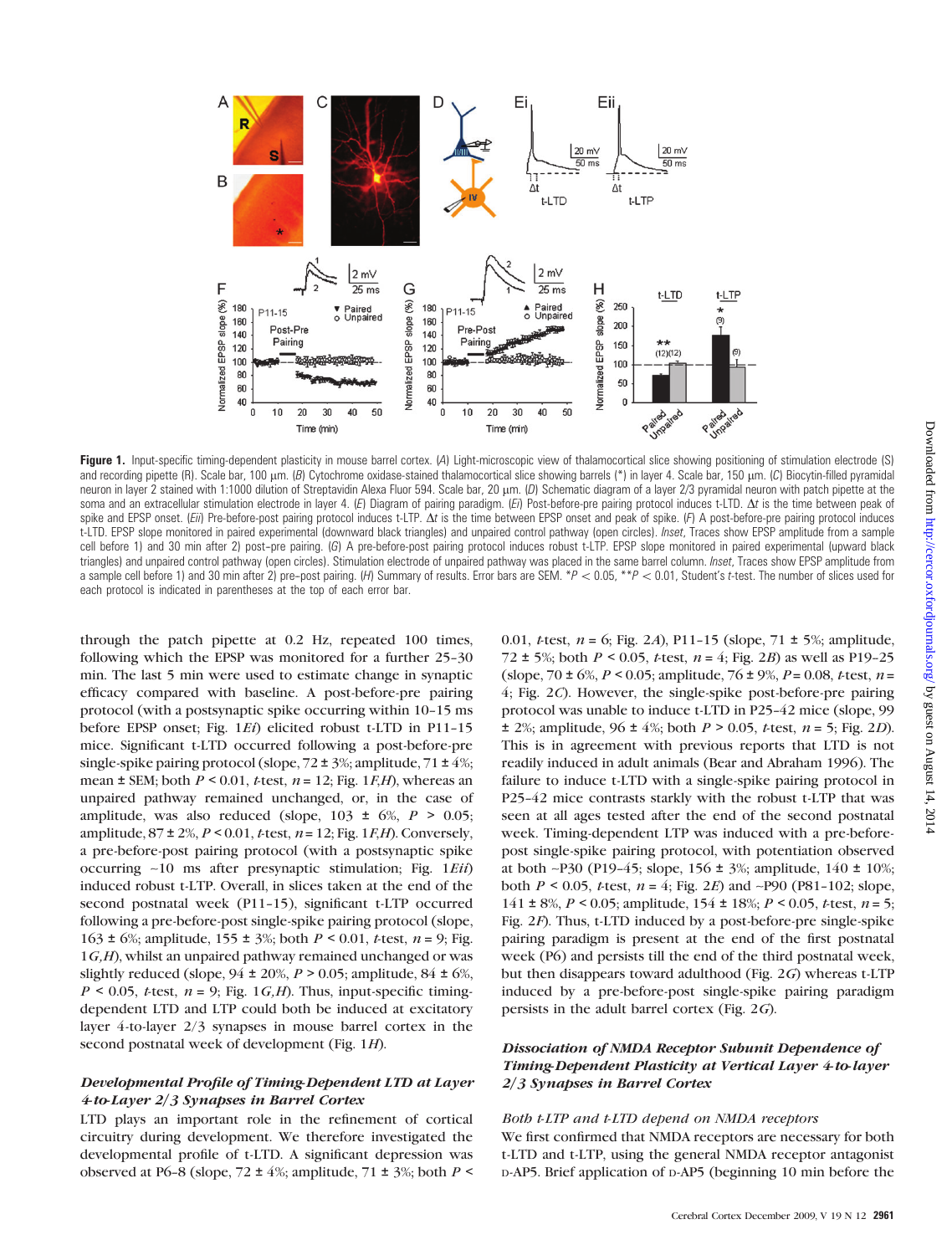

Figure 2. Developmental profile of timing-dependent LTD and timing-dependent LTP at layer 4-to-layer 2/3 synapses in mouse barrel cortex. Synaptic efficacy was monitored over time following post-before-pre single-spike pairing protocol in (A) P6-8, (B) P11-15, (C) P19-25 (black triangles), and (D) P25-42 animals (black circles). Developmental profile of timing-dependent LTP at layer 4-to-layer 2/3 synapses in mouse barrel cortex was observed using pre-before-post protocol. Synaptic efficacy was monitored over time following pre-before-post single-spike pairing protocol in (E) P19-45, and (F) P81-102 animals (black triangles). (G) Summary of results. Error bars are SEM. \*P < 0.05, Student's t-test. The number of slices used for age group is indicated in parentheses at the top of each error bar.

start of pairing) blocked the induction of t-LTD (slope, 95 ± 3%,  $P > 0.05$ ; amplitude,  $96 \pm 1\%$ ,  $P < 0.05$ ,  $t$ test,  $n = 4$ ; Fig. 3A). Similarly, brief D-AP5 application completely blocked t-LTP (slope,  $92 \pm 7\%$ ; amplitude,  $97 \pm 10\%$ ; both  $P > 0.05$ , *t*-test,  $n = 5$ ; Fig.  $3B$ ) at layer 4-to-layer  $2/3$  synapses in P11-15 mice. These results show that NMDA receptors are necessary for both the induction of t-LTD and t-LTP in the mouse barrel cortex

following post-before-pre and pre-before-post pairing protocols, respectively (Fig. 3C).

# $t$  LTP but not  $t$ -LTD depends on GluN2A subunit-containing NMDA receptors

We next asked whether the different pre- and postsynaptic NMDA receptor requirement of t-LTD and t-LTP might be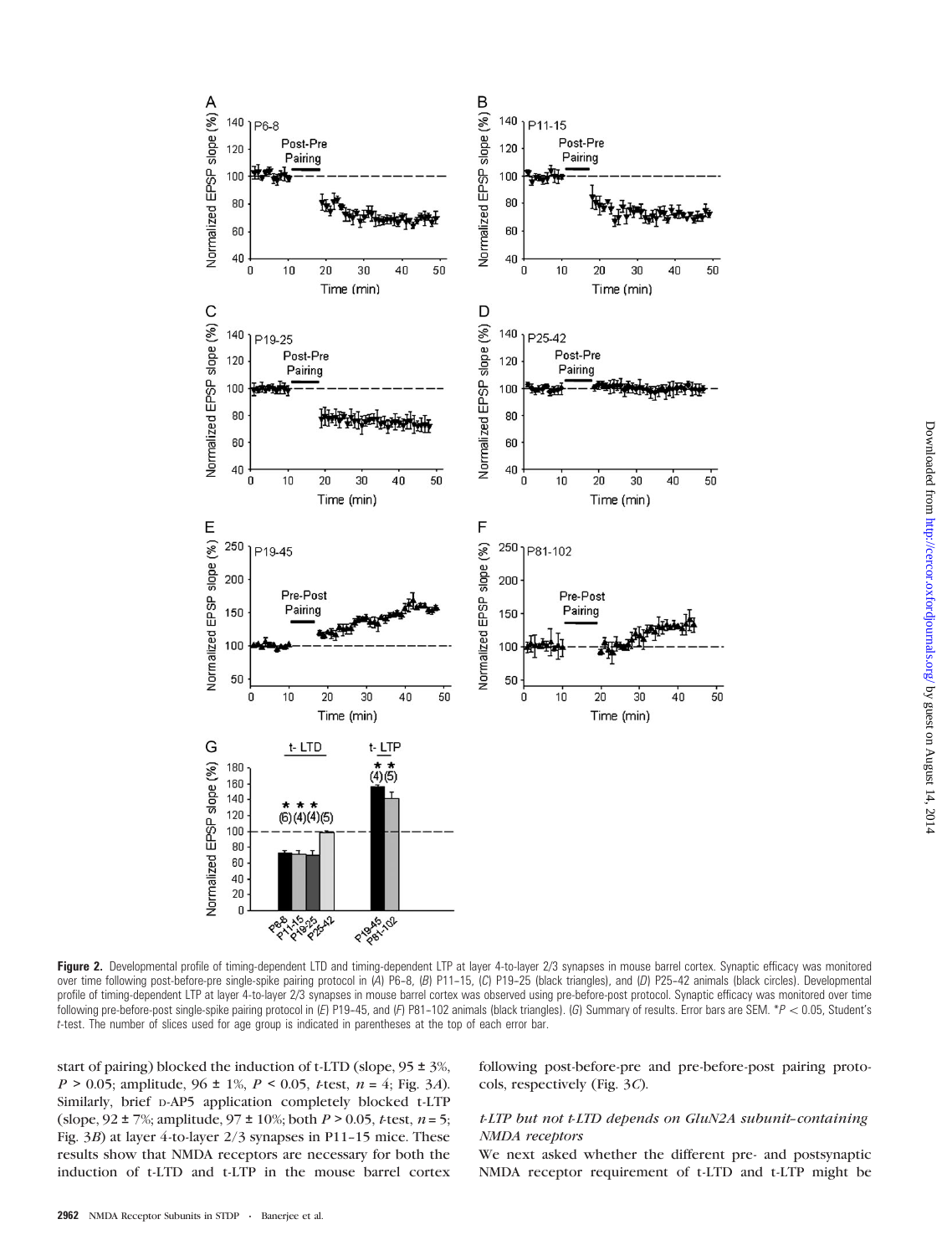reflected in different NMDA receptor subunit involvement. To test whether t-LTD is dependent upon GluN2A subunit- containing receptors, we used the GluN2A subunit-preferring antagonist, NVP-AAM077 (Auberson et al. 2002). We tested whether NVP-AAM077 has any effect on the induction of t-LTD. Timing-dependent LTD induced by a post-before-pre paradigm was not affected by bath application of 100 nM NVP-AAM077 at layer 4-to-layer  $2/3$  synapses in P11-15 mice (slope,  $72 \pm 3\%$ ; amplitude, 76  $\pm$  2%; both p < 0.01, t-test, n = 5; Fig. 4A), but NVP-AAM077 (100 nM) completely blocked the induction of t-LTP in P11-15 mice (slope,  $109 \pm 6\%$ ; amplitude,  $102 \pm 6\%$ ; both  $P > 0.05$ , *t*-test,  $n = 6$ ; Fig. 4*B*). In P6-8 mice, NVP-AAM077

also failed to affect the induction of t-LTD (slope,  $75 \pm 2\%$ ; amplitude, 77  $\pm$  2%; both  $P \le 0.01$ , t-test,  $n = 6$ ; Fig. 4C), confirming that the GluN2A subunit is not necessary for the induction of t-LTD at both P6-8 and P11-15 layer 4-to-layer  $2/3$ synapses. Thus, NVP-AAM077 dissociated the NMDA receptor subunit requirement of plasticity at layer 4-to-layer 2/3 synapses during postnatal development (Fig. 4D).

# Neither t-LTP nor t-LTD is Blocked by an Antagonist at GluN2B Subunit-Containing NMDA Receptors

We then investigated whether GluN2B subunit-containing NMDA receptors are necessary for the induction of t-LTD and



Figure 3. NMDA receptor dependence of timing-dependent plasticity in mouse barrel cortex. Control t-LTD and t-LTP (black triangles) were induced using a post-before-pre and a pre-before-post protocol, respectively, in P11-15 mice. Induction of both t-LTD (A) and t-LTP (B) was completely blocked following bath application of 50 uM p-AP5 (gray squares). (C) Summary of results. Error bars are SEM. \*P < 0.05, \*\*P < 0.01, Student's t-test. The number of slices for each condition is indicated in parentheses at the top of each error bar.



nM NVP-AAM077 (gray triangles) in P11-15 mice, whereas t-LTP induction was blocked (B; gray squares). NVP-AAM077 also did not block t-LTD in P6-8 mice (C; gray triangles). (D) Summary of results. Error bars are SEM. \* $P < 0.05$ , Student's t-test. The number of slices used for each condition is indicated in parentheses at the top of each error bar.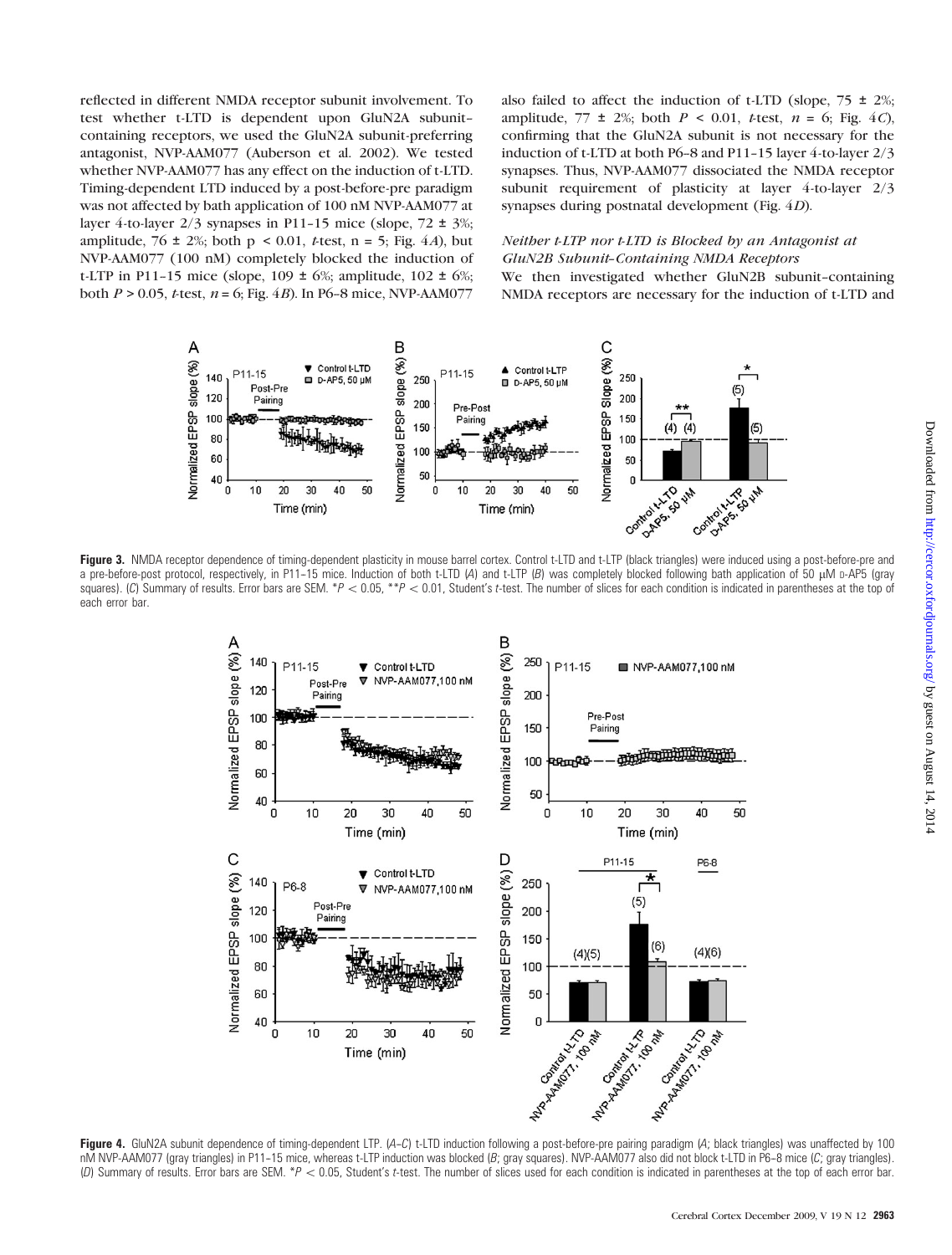t-LTP at layer 4-to-layer 2/3 synapses, using the GluN2B subunit-selective antagonist Ro 25-6981 (Fischer et al. 1997). Ro 25-6981 ( $0.5 \mu$ M) did not affect the induction of t-LTD at layer 4-to-layer  $2/3$  synapses in P11-15 mice (slope,  $69 \pm 6\%$ ; amplitude, 71  $\pm$  4%; both  $P \le 0.01$ , t-test,  $n = 5$ ; Fig. 5A,C); neither did it affect the induction of t-LTP at layer 4-to-layer 2/3 synapses in P11-15 mice (slope,  $139 \pm 8\%$ ; amplitude,  $137 \pm 11\%$ ; both  $p < 0.01$ , *t*-test,  $n = 6$ ; Fig. 5*B*,*C*). We also tested the effect of another GluN2B receptor antagonist, ifenprodil (Willams 1993). Ifenprodil  $(3 \mu M)$  only partially reduced t-LTD induced by a post-before-pre pairing protocol in P11-15 (slope,  $83 \pm 4\%$ ; amplitude,  $84 \pm 3\%$ ; both  $P \le 0.01$ , t-test,  $n = 6$ ; [Fig. S1](Fig. S1A,C)A,C) and P6-8 mice (slope, 91  $\pm$  19%; amplitude, 96  $\pm$  18%; both  $P > 0.05$ , t-test,  $n = 6$ ). A pre-before-post pairing protocol in the presence of ifenprodil still showed t-LTP (slope, 149 ± 15%; amplitude, 156 ± 16%; both  $P < 0.05$ , *t*-test,  $n = 8$ ; [Fig. S1](Fig. S1B,C)*B*,*C*) in P11-15 mice. Together, these data reveal no effect of Ro 25-6981, and only a small effect of ifenprodil on t-LTD or t-LTP in P11--15 mice, suggesting that GluN2B subunit might not be essential for timing-dependent plasticity at layer 4-to-layer 2/3 synapses. This raises the question of whether other NMDA receptor subunits might be involved in induction of t-LTD. We therefore investigated the possible involvement of GluN2C/D subunits, which are expressed during early development (Monyer et al. 1994) and by layer 4 neurons (Binshtok et al. 2006).

# $t$ -LTD but not  $t$ -LTP Depends on GluN2C/D Subunit-Containing NMDA Receptors

The GluN2C/D subunit is expressed postnatally in neocortex, and this expression peaks around the first week of postnatal development (Monyer et al. 1994). To test whether GluN2C/ D subunit is involved in timing-dependent plasticity at layer 4-to-layer 2/3 synapses in mouse barrel cortex, we used PPDA, a moderately selective, competitive antagonist at GluN2C/D subunit-containing NMDA receptors. PPDA has >60-fold higher affinity for GluN2C and GluN2D and shows a 3- to 5-fold selectivity for GluN2C/GluN2D versus GluN2A/GluN2B (Morley et al. 2005). Bath application of PPDA  $(10 \mu M)$ completely blocked t-LTD at P11-15 synapses (slope, 110 ± 3%,  $P < 0.05$ ; amplitude, 99 ± 1%,  $P > 0.05$ , *t*-test,  $n = 9$ ; Fig. 6A). In contrast, bath application of PPDA (10  $\mu$ M) did not block t-LTP induced by a pre-before-post pairing protocol (slope,  $153 \pm 9\%$ ; amplitude,  $132 \pm 6\%$ ; both  $P < 0.01$ , t-test,  $n =$ 5; Fig. 6B). A less potent but more selective GluN2C/D blocker, UBP141, which shows 5- and 7-fold selectivity for GluN2D versus GluN2A and GluN2B, respectively (Morley et al. 2005), also selectively blocked t-LTD in P11-15 mice (slope,  $96 \pm 3\%$ , p < 0.05; amplitude,  $89 \pm 2\%$ ,  $P > 0.05$ , *t*-test  $n = 6$ ; Fig. 6C) with no effect on t-LTP (slope, 195  $\pm$  8%, P < 0.05; amplitude,  $174 \pm 4\%$ ,  $P < 0.05$ ,  $t$ -test  $n = 4$ ; Fig. 6D). PPDA also blocked t-LTD in young, immature synapses (P6-8; slope,  $119 \pm 6\%, P = 0.05$ ; amplitude,  $105 \pm 9\%, P > 0.05$ , *t*-test,  $n = 4$ ; Fig. 6E). Thus, 2 selective antagonists at GluN2C/D subunit-containing NMDA receptors, PPDA  $(10 \mu M)$  and UBP141 ( $3 \mu$ M), selectively block t-LTD without affecting t-LTP at layer 4-to-layer 2/3 synapses during barrel cortex development (Fig. 6F).

# $t$  LTD Requires GluN2C/D Subunit-Containing NMDA Receptors at Vertical Intracolumnar but not Horizontal Cross-Columnar Connections

Because t-LTD requires presynaptic NMDA receptors at layer 4-to-layer 2/3 synapses (Rodriguez-Moreno and Paulsen 2008), and GluN2C/D subunits have been reported to be selectively expressed in layer 4 neurons (Binshtok et al. 2006), we predicted that t-LTD should be sensitive to PPDA at vertical layer 4-to-layer 2/3 synapses but not at horizontal layer 2/3-to-layer 2/3 synapses. Indeed, we found that even a 20-fold lower concentration of PPDA (500 nM) completely blocked t-LTD at layer 4-to-layer 2/3 synapses (slope, 97 ± 7%; amplitude, 90  $\pm$  13%; both  $P > 0.05$ , *t*-test,  $n = 5$ ; Fig. 7*A*), without affecting t-LTD at layer 2/3-to-layer 2/3 synapses. We investigated t-LTD at layer 2/3-to-layer 2/3 synapses by positioning a stimulation electrode in layer 2/3 of a neighboring barrel column. A post-before-pre protocol successfully induced t-LTD at these connections (slope,  $75 \pm 6\%$ ,  $P \le 0.01$ ; amplitude, 77  $\pm$  6%,  $P < 0.05$ , t-test,  $n = 6$ ; Fig. 7B). But strikingly, although PPDA blocked layer 4-to-layer 2/3 intracolumnar t-LTD, this cross-columnar layer 2/3-to-layer 2/3 t-LTD was unaffected by 10  $\mu$ M PPDA (slope, 76 ± 8%, P = 0.06; amplitude,  $73 \pm 7\%, P < 0.05$ , t-test,  $n = 4$ ; Fig. 7B). In contrast, t-LTD at horizontal layer 2/3-to-layer 2/3 synapses was blocked by the general NMDA receptor antagonist, 50  $\mu$ M  $D-AP5$  (slope, 95 ± 3%; amplitude, 93 ± 3%; both  $P > 0.05$ , t-test,  $n = 4$ ) as well as the GluN2B subunit-selective antagonist Ro 25-6981 (slope, 99  $\pm$  6%,  $n = 6$  vs. control 75  $\pm$  3%, *n* = 4; amplitude, 94  $\pm$  2.5% vs. control 71  $\pm$  5%; both *P* < 0.05, *t*-test; Fig. 7*B, C*). These results suggest a synapse-specific requirement of GluN2C/D subunit for induction of t-LTD at layer 4-to-layer 2/3 synapses (Fig. 7C).



Figure 5. GluN2B subunit in timing-dependent plasticity. (A, B) Ro 25-6981 (0.5  $\mu$ M) did not affect t-LTD (A; gray triangles) or t-LTP (B; gray triangles) in P11-15 mice. (C) Summary of results. Error bars are SEM. The number of slices used for each condition is indicated in parentheses at the top of each error bar.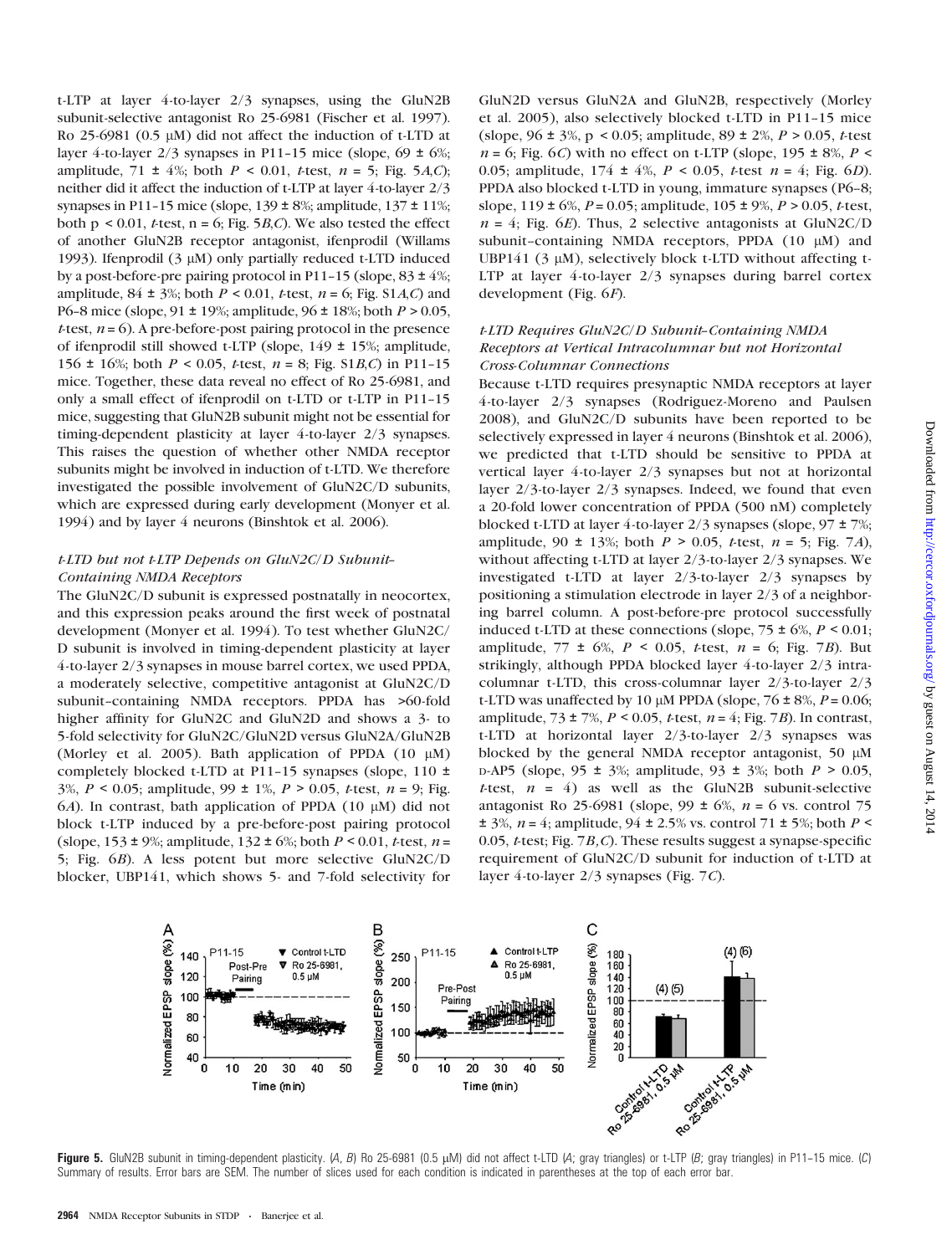

Figure 6. GluN2C/D subunit dependence of timing-dependent LTD. (A) PPDA (10 µM) blocked t-LTD following post-before-pre pairing in P11-15 mice (gray squares). (B) PPDA (10  $\mu$ M) did not block t-LTP following pre-before-post pairing in P11-15 mice (gray triangles). (C, D) A more selective GluN2C/D blocker, UBP141, also blocked t-LTD (C; gray squares) in layer 4-to-layer 2/3 synapses but had no effect on t-LTP (D; gray triangles). (E) PPDA also blocked t-LTD in young, immature synapses (gray squares). (F) Summary of results. Error bars are SEM.  $**P < 0.01$ , Student's t-test. The number of slices used for each condition is indicated in parentheses at the top of each error bar.

# t-LTD Requires CB1 Receptors at Horizontal Cross-Columnar but not Vertical Intracolumnar Connections

Recent studies have implicated endocannabinoid signaling through CB1 receptors in intracortical LTD induction (Sjöström et al. 2003; Bender et al. 2006). To further dissociate t-LTD at vertical layer 4-to-layer 2/3 and horizontal layer 2/3-to-layer 2/3 synapses, we investigated whether these forms of t-LTD require activation of CB1 receptors. Preincubation (60 min) and bath application of the CB1 receptor antagonist, AM251 ( $3 \mu$ M), did not affect t-LTD at layer 4-to-layer 2/3 synapses (slope, 68 ± 13%,  $P < 0.05$ ; amplitude, 72 ± 13%,  $P < 0.05$ , t-test,  $n = 9$ ; Fig. 7D, F). This result is different from that reported at layer 4-to-layer 2/3 synapses in rat barrel cortex (Bender et al. 2006), but consistent with another recent report in mice (Hardingham et al. 2008). In contrast, AM251 completely blocked t-LTD in cross-columnar horizontal layer 2/3-to-layer 2/3 synapses (slope,  $104 \pm 8\%$ ,  $P >$ 0.05; amplitude,  $94 \pm 4\%$ ,  $P > 0.05$ , *t*-test,  $n = 5$ ; Fig. 7*E,F*). Thus, vertical intracolumnar synapses and horizontal cross-columnar

synapses on layer 2/3 neurons appear to have distinct molecular properties and different requirements for the induction of t-LTD.

In summary, both t-LTD and t-LTP could be induced at excitatory layer 4-to-layer 2/3 synapses in the second week of postnatal development in mouse barrel cortex. However, these forms of plasticity showed different developmental profiles, and different NMDA receptor subunit requirement. Whereas t-LTD requires the activation of GluN2C/D subunit-containing NMDA receptors, t-LTP requires GluN2A subunit--containing NMDA receptors. The GluN2C/D subunits are localized presynaptically, and appear to contribute to t-LTD specifically at the layer 4-to-layer 2/3 synapse.

# **Discussion**

Our data reveal that timing-dependent depression at layer 4-tolayer 2/3 synapses in the mouse barrel cortex emerges during the first postnatal week and disappears in adulthood. This form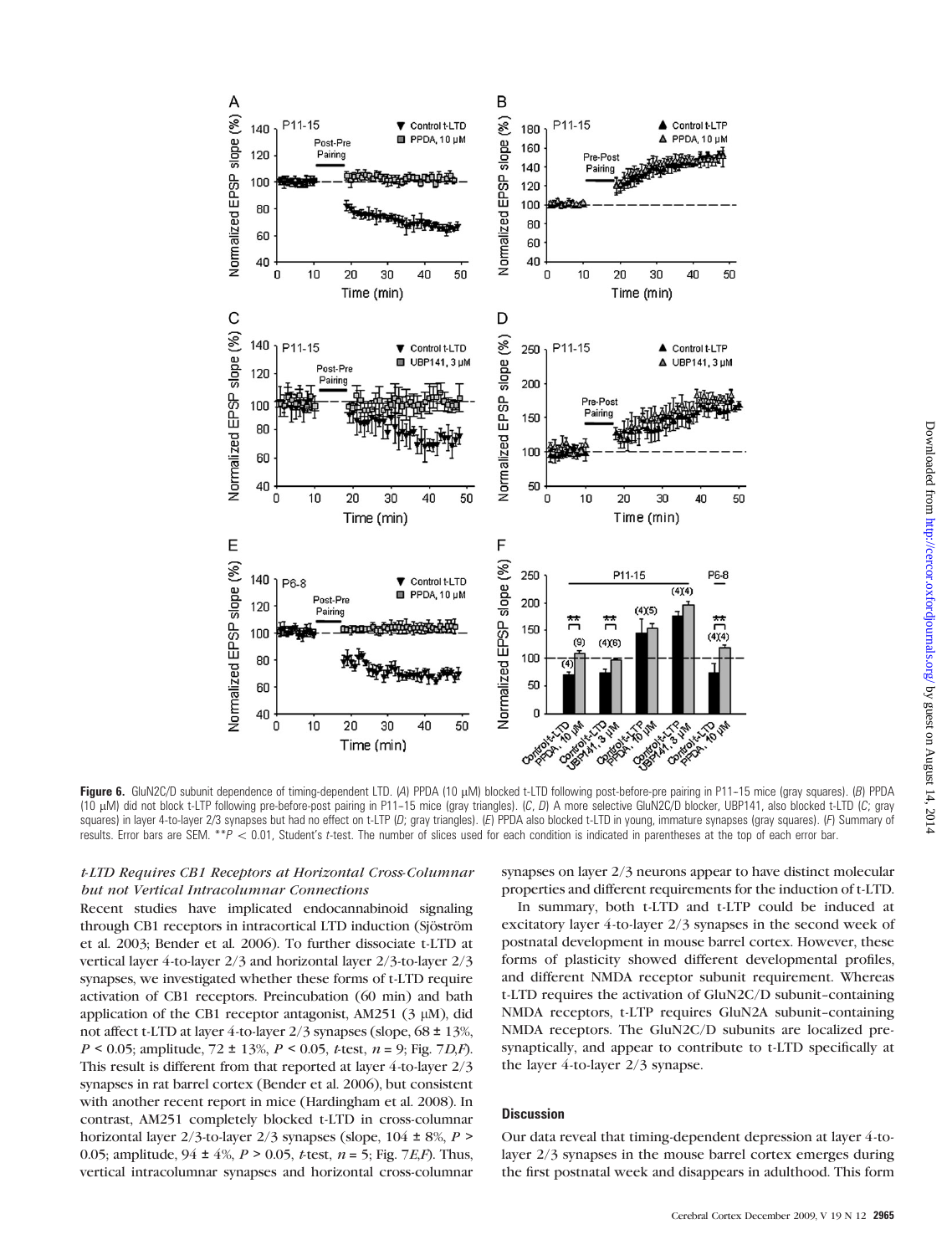

Figure 7. Different induction requirements for timing-dependent LTD at vertical layer 4-to-layer 2/3 and horizontal layer 2/3-to-layer 2/3 synapses. (A) t-LTD is blocked by 500 nM PPDA at layer 4-to-layer 2/3 synapses in P11-15 mice (gray squares). (B) t-LTD induction at layer 2/3-to-layer 2/3 synapses is unaffected by 10 µM PPDA (gray triangles) but is blocked by 0.5  $\mu$ M Ro 25-6981 (dark gray squares). (C) Summary of results. Error bars are SEM. \* $P < 0.05$ , Student's t-test. The number of slices used for each condition is indicated in parentheses at the top of each error bar. Control t-LTD at layer 4-to-layer 2/3 synapses is the same data as presented in Figure 6A,F. (D, E) Preincubation and bath application of CB1 receptor antagonist AM251 did not block t-LTD at layer 4-to-layer 2/3 synapses (D; gray triangles), but blocked t-LTD at layer 2/3-to-layer 2/3 synapses (E; gray squares). (F) Summary of results. Error bars are SEM. \*\*P < 0.01, Student's t-test. The number of slices used for each condition is indicated in parentheses at the top of each error bar.

of LTD was blocked by a GluN2C/D subunit-selective antagonist at NMDA receptors. By contrast, from the second postnatal week, these synapses show timing-dependent potentiation which persists in adulthood. This form of potentiation was selectively blocked by a GluN2A subunit-preferring antagonist. Thus, at these synapses, t-LTD and t-LTP are developmentally dissociated and differentially dependent upon GluN2C/D and GluN2A NMDA receptor subunits, respectively.

# LTD and LTP in Sensory Cortices

LTD has been suggested to play major roles in map plasticity during development (for review, see Buonomano and Merzenich 1998; Feldman and Brecht 2005). Even after cortical maps have been formed, depending on sensory input, LTD is thought to weaken excitatory synapses which are underused or behaviorally irrelevant. In our experiments, we did not observe t-LTD in layer 4-to-layer 2/3 synapses after ~P25, consistent with earlier reports that the capacity for synaptic depression in cortical synapses declines with age (Dudek and Bear 1993; Bear and Abraham 1996), although pairing-induced LTD was reported to persist in mouse visual cortex (Jiang et al. 2007).

Our results extend the developmental period of timingdependent LTP previously reported at layer 4-to-layer 2/3 synapses in barrel cortex (Feldman 2000) into young adulthood, in contrast to potentiation at the thalamocortical input, which is restricted to the first postnatal week (Crair and Malenka 1995). In both visual and barrel cortices, STDP was seen at horizontal connections in slices from 2- to 5-week-old

rats (Froemke and Dan 2002; Nevian and Sakmann 2004). It has been suggested previously that synaptic plasticity at this cortico-cortical level remains in adulthood (Fox 2002), consistent with our finding that t-LTP persists in adult barrel cortex and in agreement with previous studies showing tetanically induced LTP in adult rat motor cortex (Aroniadou and Keller 1995), rat barrel cortex (Glazewski et al. 1998), and similar to pairing-induced plasticity in mouse visual cortex (Jiang et al. 2007; but see Yoshimura et al. 2003).

### NMDA Receptor Dependence of Synaptic Plasticity

NMDA receptors figure prominently in both learning and developmental plasticity. Their 2 key properties, the voltage dependent magnesium block at resting membrane potential and calcium permeability, have made them strong candidate coincidence detectors for Hebbian plasticity (Paulsen and Sejnowski 2000; Bi and Poo 2001). Previous studies in barrel cortex have shown timing-dependent plasticity to be NMDA receptor dependent, using the antagonist D-AP5 (Feldman 2000; Bender et al. 2006). The composition of NMDA receptors changes during the second and third postnatal weeks of development in somatosensory cortical synapses with an increase in the expression of the GluN2A receptor subunit, and is accompanied by a quickening of excitatory postsynaptic NMDA current decay times and a decrease in the sensitivity to the GluN2B subunit-selective antagonist, ifenprodil (Liu, Murray, et al. 2004; Mierau et al. 2004). Our results show that t-LTP is sensitive to GluN2A subunit-preferring antagonists at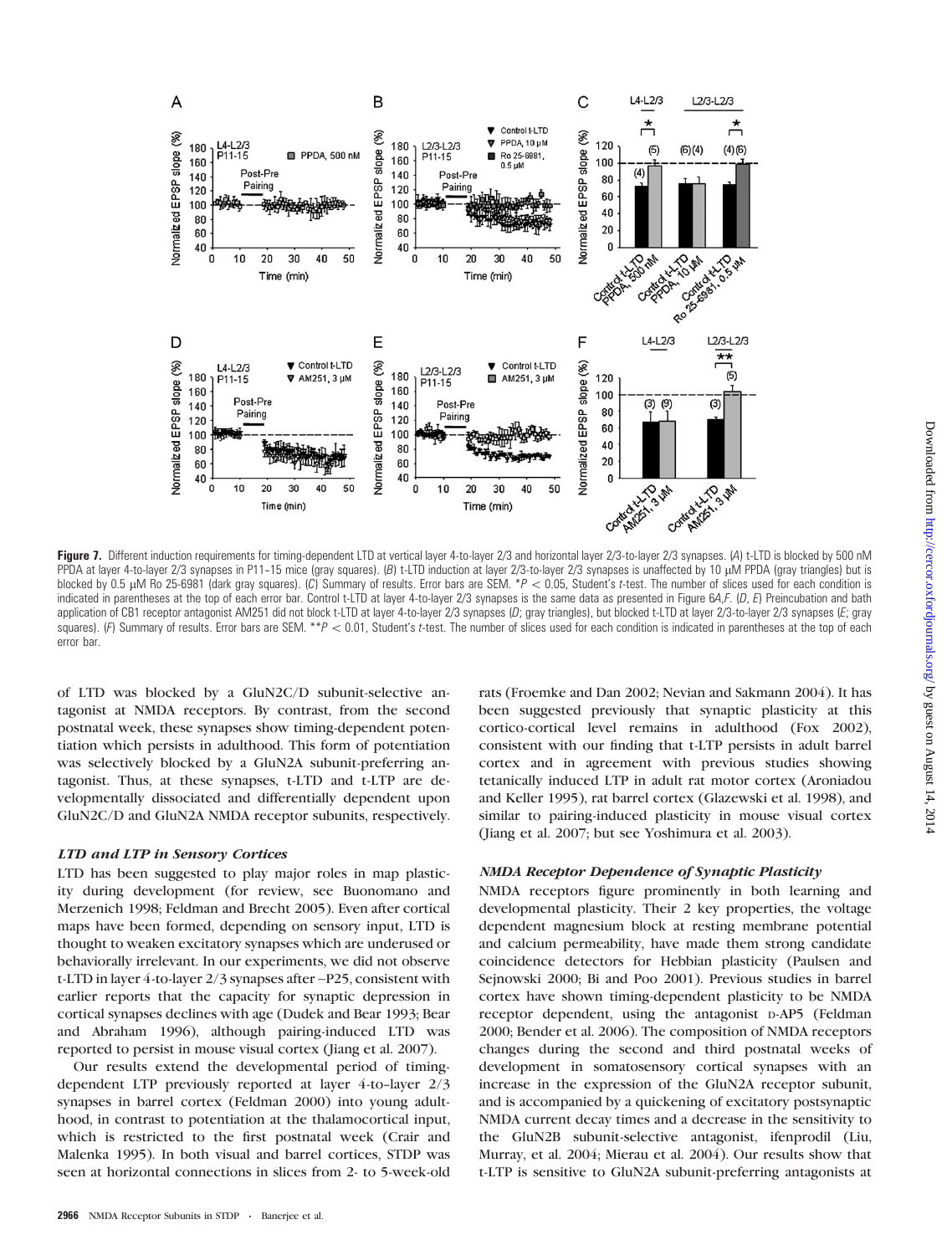NMDA receptors and is present at a time when the GluN2A subunit is expressed (Monyer et al. 1994). Conversely, t-LTD was dependent on the GluN2C/D subunit, and was downregulated with age, reflecting, perhaps, the downregulation of these NMDA receptor subunits with development (Monyer et al. 1994).

# NMDA Receptor Subunits in Timing-Dependent Plasticity

The presence of distinct subpopulations of NMDA receptors at different ages and in different brain regions raises the attractive possibility that different receptor subtypes play different roles in brain function (Cull-Candy and Leszkiewicz 2004). Using subunit-preferring pharmacological agents, it was reported that LTP and LTD induced by high-frequency and low-frequency afferent stimulation, respectively, could be dissociated, with LTP being dependent on GluN2A, but not GluN2B, subunit- containing receptors, and LTD requiring GluN2B, but not GluN2A, subunit-containing receptors, in the hippocampus (Liu, Wong, et al. 2004) as well as perirhinal cortex (Massey et al. 2004). In contrast, other reports suggested that both receptor subtypes are involved in the induction of LTP in the hippocampus (Berberich et al. 2005) and in the induction of LTD in the anterior cingulate cortex (Toyoda et al. 2005). Moreover, it has been reported that the NR2A subunit is not required for LTP in the dorsolateral bed nucleus of the stria terminalis (Weitlauf et al. 2005) and that the NR2B subunit is not required for LTD in the hippocampus (Morishita et al. 2007), suggesting that the situation is more complex than the first studies appeared to suggest. Finally, truly subunit-selective antagonists are currently available only for the NR2B subunit, and caution must be exercised when interpreting data obtained with less selective subunit-preferring drugs (Neyton and Paoletti 2006). Nevertheless, in our experiments, the GluN2Apreferring antagonist NVP-AAM077 at 100 nM concentration completely abolished t-LTP at layer 4-to-layer 2/3 synapses in barrel cortex in the second postnatal week, without affecting t-LTD, whereas the GluN2C/D-preferring antagonists PPDA and UBP141 both completely blocked t-LTD without affecting t-LTP, thus presenting an experimental double dissociation. Moreover, the GluN2B antagonist ifenprodil (Williams 1993), at a concentration that blocks a similar fraction of the post-synaptic NMDA receptor-mediated current (see<Fig. S2>), did not block t-LTP, suggesting a preferential involvement of GluN2A subunit-containing NMDA receptors in the induction of t-LTP at this synapse, although a contribution by GluN2B subunit-containing NMDA receptors to the induction of t-LTP can not be excluded.

Previously, the GluN2B subunit has been linked specifically to the induction of LTD in the hippocampus (Liu, Wong, et al. 2004), perirhinal cortex (Massey et al. 2004), visual cortex (Sjöström et al. 2003) as well as barrel cortex (Bender et al. 2006). Two GluN2B-selective antagonists failed to block t-LTD in our experiments, prompting our search for a different subunit involved in t-LTD at layer 4-to-layer 2/3 synapses in mouse barrel cortex. A moderately selective antagonist at GluN2C/D subunit-containing receptors, PPDA  $(10 \mu M)$  and 500 nM), and also a more selective blocker, UBP141 (3  $\mu$ M), both blocked t-LTD without affecting t-LTP at P6-8 and P11-15 synapses indicating that GluN2C/D subunit might be necessary for t-LTD at these synapses. Interestingly, based on the potency of PPDA in blocking LTD relative to LTP in the stratum

radiatum of CA1 of hippocampal slices from P16 to 21 rats, compared with other NMDA receptor antagonists, it was concluded that receptors containing GluN2C/D subunits are critical for LTD also at these synapses (Hrabetova et al. 2000).

# GluN2C/D Subunits and Synaptic Plasticity

The GluN2C/D NMDA receptor subunits are interesting in relation to cortical plasticity because both their mRNA (Monyer et al. 1994) and protein are expressed postnatally in the cortex in a developmentally regulated way (Dunah et al. 1996, 1998; Binshtok et al. 2006). We found that 2 GluN2C/D subunit- selective NMDA receptor antagonists, PPDA (500 nM and 10  $\mu$ M) and UBP141 (3  $\mu$ M), selectively block t-LTD at layer 4-tolayer 2/3 synapses. Strikingly, neither PPDA nor UBP141 had any effect on the induction of t-LTP at these same synapses, and did not block t-LTD at layer 2/3-to-layer 2/3 synapses, which was instead blocked by a GluN2B subunit-selective antagonist. Similar to the presynaptic NMDA receptor requirement for t-LTD in mouse visual cortex before P20 (Corlew et al. 2007), it was recently shown that t-LTD at layer 4-to-layer 2/3 synapses in mouse barrel cortex requires presynaptic rather than postsynaptic NMDA receptors (Rodrı´guez-Moreno and Paulsen 2008). The present data suggest that these presynaptic NMDA receptors contain GluN2C/D subunits. Thus, the differential NMDA receptor subunit requirement for the induction of LTP and LTD might reflect compartment-specific expression of different NMDA receptor subunits (Duguid and Sjöström 2006). It remains to be determined whether the presynaptic NMDA receptors are located in the axon or might be expressed in the dendrites of the presynaptic neuron and influence the axon terminals via passive propagation of a somatodendritic depolarization, as recently reported in cerebellar stellate cells (Christie and Jahr 2008).

Functional presynaptic NMDA receptors were first reported in the entorhinal cortex (Berretta and Jones 1996), and have since been found in many other brain regions, including neocortical layer 4-to-layer 2/3 synapses (Corlew et al. 2007; Brasier and Feldman 2008; for review see Corlew et al. 2008). In addition to t-LTD, presynaptic NMDA receptors have been implicated in other forms of plasticity at both excitatory and inhibitory synapses, including heterosynaptic associative LTP at cortical afferent synapses in the amygdala (Humeau et al. 2003), depolarization-induced potentiation of inhibition in the cerebellum (Duguid and Smart 2004), and LTD at GABAergic synapses in the tadpole optic tectum (Lien et al. 2006), as discussed in 2 recent reviews (Duguid and Sjöström 2006; Corlew et al. 2008).

The involvement of presynaptic GluN2C/D subunits in t-LTD at layer 4-to-layer 2/3 synapses is particularly interesting because the deactivation time constant of GluN2C/D subunit- containing receptors is slow (Momiyama et al. 1996; Brothwell et al. 2008; Wyllie 2008), which might be relevant for the particularly broad time window for induction of t-LTD at this synapse (Feldman 2000). The presence of NMDA receptors with low conductance and reduced susceptibility to  $Mg^{2+}$  block in the presynaptic layer 4 spiny stellate cells was reported earlier using transgenic mice expressing betagalactosidase under the GluN2C promoter (Binshtok et al. 2006). The unavailability of selective pharmacological blockers that distinguish between GluN2C and GluN2D subtype did not allow us to specifically investigate whether it is GluN2C and/or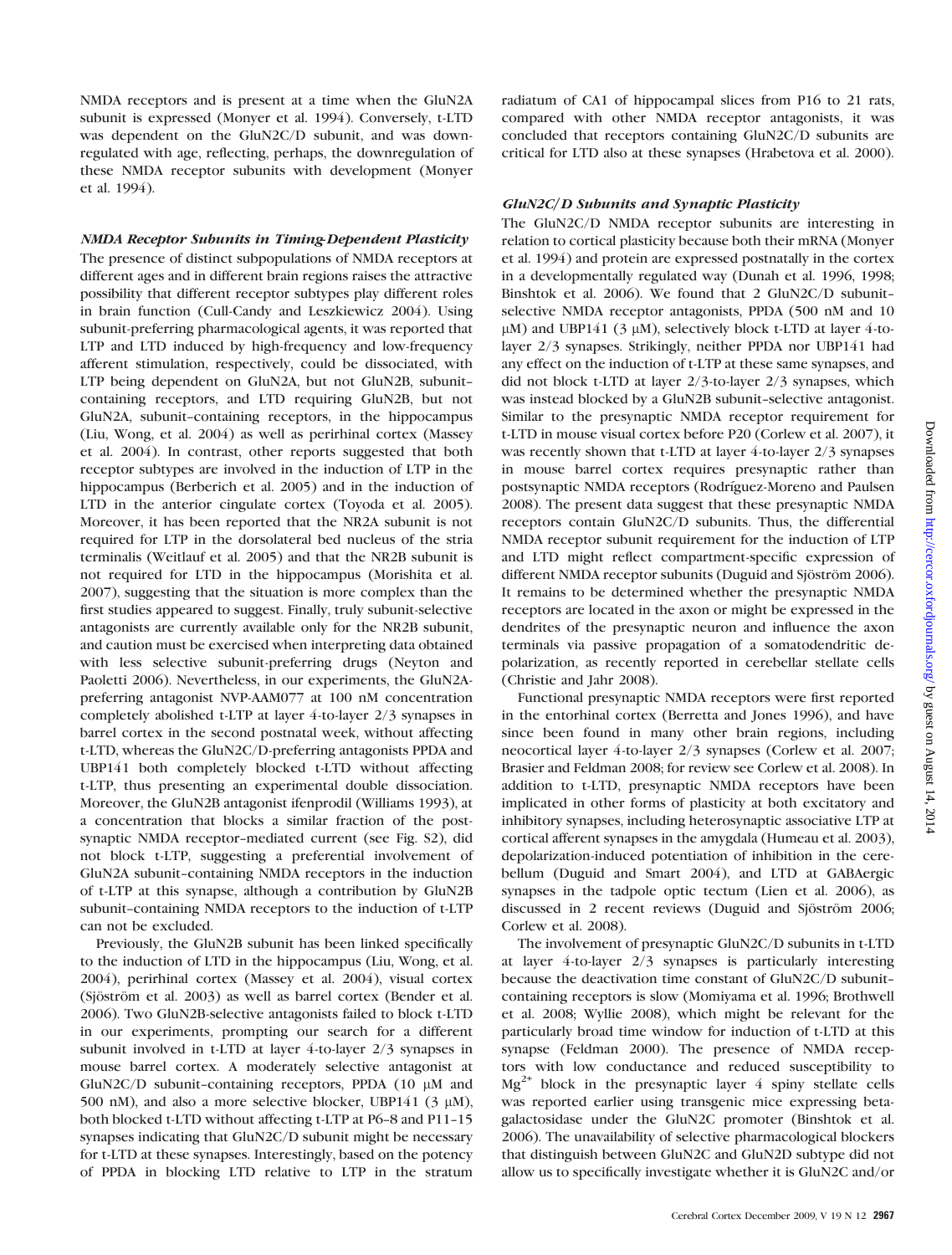GluN2D subunits that are important in t-LTD. Nevertheless, considering their interesting kinetic properties, both are potential candidates for mediating input-specific t-LTD at layer 4-to-layer 2/3 synapses.

# Endocannabinoid Involvement in Timing-Dependent **Depression**

Previous studies have identified an NMDA receptor and endocannabinoid-dependent form of LTD at synapses between layer 5 pyramidal neurons in rat visual cortex (Sjöström et al. 2003). Although CB1 receptors were necessary for induction of t-LTD at horizontal layer 2/3-to-layer 2/3 synapses, we found no evidence for a requirement of CB1 receptors at mouse layer 4-to-layer 2/3 synapses. This result is different from that reported at layer 4-to-layer 2/3 synapses in rat barrel cortex (Bender et al. 2006), but consistent with a recent report from mouse barrel cortex (Hardingham et al. 2008), suggesting a possible species difference. Our result indicates that endocannabinoids are not obligatory for all forms of timingdependent synaptic depression and suggests that at least 2 distinct forms of presynaptic NMDA receptor-dependent LTD can be dissociated, one dependent on endocannabinoid signaling and the GluN2B subunit (Sjöström et al. 2003), and another independent of endocannabinoids and dependent on the GluN2C/D subunit. This result supports the suggestion that different excitatory synapses onto the same postsynaptic neurons can have different molecular requirements for induction of synaptic plasticity (Duguid and Sjöström 2006).

In conclusion, this study has revealed the developmental profile and NMDA receptor subunit requirement of a timingdependent form of synaptic depression at layer 4-to-layer 2/3 synapses. Timing-dependent LTD was present at the end of the first postnatal week, disappeared after the third postnatal week, and was dependent on the GluN2C and/or GluN2D subunit of the NMDA receptor. In contrast, a timing-dependent form of potentiation at layer 4-to-layer 2/3 synapses was seen in the second postnatal week, persisted into adulthood, and was sensitive to GluN2A subunit-preferring antagonists. Together, these results demonstrate a developmental and NMDA receptor subunit-dependent double dissociation of plasticity at vertical layer 4-to-layer 2/3 synapses in the mouse barrel cortex.

# Supplementary Material

<Supplementary material> can be found at: [http://www.cercor.](http://www.cercor.oxfordjournals.org/) [oxfordjournals.org/](http://www.cercor.oxfordjournals.org/)

### Funding

Medical Research Council (grant number G0400571); equipment grant from the Alzheimer's Research Trust (funded by Doris Field CT); Felix scholarship to A.B.; Rhodes scholarship to S.B.M.; Intra-European Marie Curie fellowship and a short visit grant from the Royal Society supported A.R.-M.

# Notes

We thank Patricia Wendy Tyran for assistance with histochemical techniques. Conflict of Interest: None declared.

Address correspondence to Dr Ole Paulsen, MD, PhD, Department of Physiology, Anatomy and Genetics, University of Oxford, Parks Road, Oxford OX1 3PT, UK. Email: ole.paulsen@dpag.ox.ac.uk.

### **References**

- Agmon A, Connors BW. 1991. Thalamocortical responses of mouse somatosensory (barrel) cortex in vitro. Neuroscience. 41:365-379.
- Allen CB, Celikel T, Feldman DE. 2003. Long-term depression induced by sensory deprivation during cortical map plasticity in vivo. Nat Neurosci. 6:291-299.
- Aroniadou VA, Keller A. 1995. Mechanisms of LTP induction in rat motor cortex in vitro. Cereb Cortex. 5:353-362.
- Auberson YP, Allgeier H, Bischoff S, Lingenhoehl K, Moretti R, Schmutz M. 2002. 5-Phosphonomethylquinoxalinediones as competitive NMDA receptor antagonists with a preference for the human 1A/2A, rather than 1A/2B receptor composition. Bioorg Med Chem Lett. 12:1099-1102.
- Bear MF, Abraham WC. 1996. Long-term depression in hippocampus. Annu Rev Neurosci. 19:437-462.
- Bender VA, Bender KJ, Brasier DJ, Feldman DE. 2006. Two coincidence detectors for spike timing-dependent plasticity in somatosensory cortex. J Neurosci. 16:4166-4177.
- Berberich S, Punnakkal P, Jensen V, Pawlak V, Seeburg PH, Hvalby O, Köhr G. 2005. Lack of NMDA receptor subtype selectivity for hippocampal long-term potentiation. J Neurosci. 25:6907-6910.
- Berretta N, Jones RS. 1996. Tonic facilitation of glutamate release by presynaptic N-methyl-D-aspartate autoreceptors in the entorhinal cortex. Neuroscience. 75:339-344.
- Bi G-q, Poo M-m. 2001. Synaptic modification by correlated activity: Hebb's postulate revisited. Annu Rev Neurosci. 24:139-166.
- Binshtok AM, Fleidervish IA, Sprengel R, Gutnick MJ. 2006. NMDA receptors in layer 4 spiny stellate cells of the mouse barrel cortex contain the NR2C subunit. J Neurosci. 26:708-715.
- Brasier DJ, Feldman DE. 2008. Synapse-specific expression of functional presynaptic NMDA receptors in rat somatosensory cortex. J Neurosci. 28:2199-2211.
- Brothwell SL, Barber JL, Monaghan DT, Jane DE, Gibb AJ, Jones S. 2008. NR2B- and NR2D-containing synaptic NMDA receptors in developing rat substantia nigra pars compacta dopaminergic neurones. J Physiol. 586:739--750.
- Buonomano DV, Merzenich MM. 1998. Cortical plasticity: from synapses to maps. Annu Rev Neurosci. 21:149-186.
- Caporale N, Dan Y. 2008. Spike timing-dependent plasticity: a Hebbian learning rule. Annu Rev Neurosci. 31:25-46.
- Celikel T, Szostak VA, Feldman DE. 2004. Modulation of spike timing by sensory deprivation during induction of cortical map plasticity. Nat Neurosci. 7:534-541.
- Christie JM, Jahr CE. 2008. Dendritic NMDA receptors activate axonal calcium channels. Neuron. 60:298-307.
- Collingridge GL, Olsen RW, Peters J, Spedding M. 2009. A nomenclature for ligand-gated ion channels. Neuropharmacology. 56:2-5.
- Corlew R, Brasier DJ, Feldman DE, Philpot BD. 2008. Presynaptic NMDA receptors: newly appreciated roles in cortical synaptic function and plasticity. The Neuroscientist. 14:609-625.
- Corlew R, Wang Y, Ghermazien H, Erisir A, Philpot BD. 2007. Developmental switch in the contribution of presynaptic and postsynaptic NMDA receptors to long-term depression. J Neurosci. 27:9835--9845.
- Crair MC, Malenka RC. 1995. A critical period for long-term potentiation at thalamocortical synapses. Nature. 375:325-328.
- Cull-Candy S. 2007. NMDA receptors. In: Encyclopedia of life sciences. Chichester, UK: John Wiley & Sons. Available at [http://www.els.net,](http://www.els.net, doi: 10.1002/9780470015902.a0000254.pub2) [doi: 10.1002/9780470015902.a0000254.pub2.](http://www.els.net, doi: 10.1002/9780470015902.a0000254.pub2)
- Cull-Candy S, Brickley S, Farrant M. 2001. NMDA receptor subunits: diversity, development and disease. Curr Opin Neurobiol. 11:327-335.
- Cull-Candy SG, Leszkiewicz DN. 2004. Role of distinct NMDA receptor subtypes at central synapses. Sci STKE. 2004:re16.
- Diamond ME, Armstrong-James M, Ebner FF. 1993. Experiencedependent plasticity in adult rat barrel cortex. Proc Natl Acad Sci USA. 90:2082-2086.
- Dudek SM, Bear MF. 1993. Bidirectional long-term modification of synaptic effectiveness in the adult and immature hippocampus. J Neurosci. 13:2910-2918.